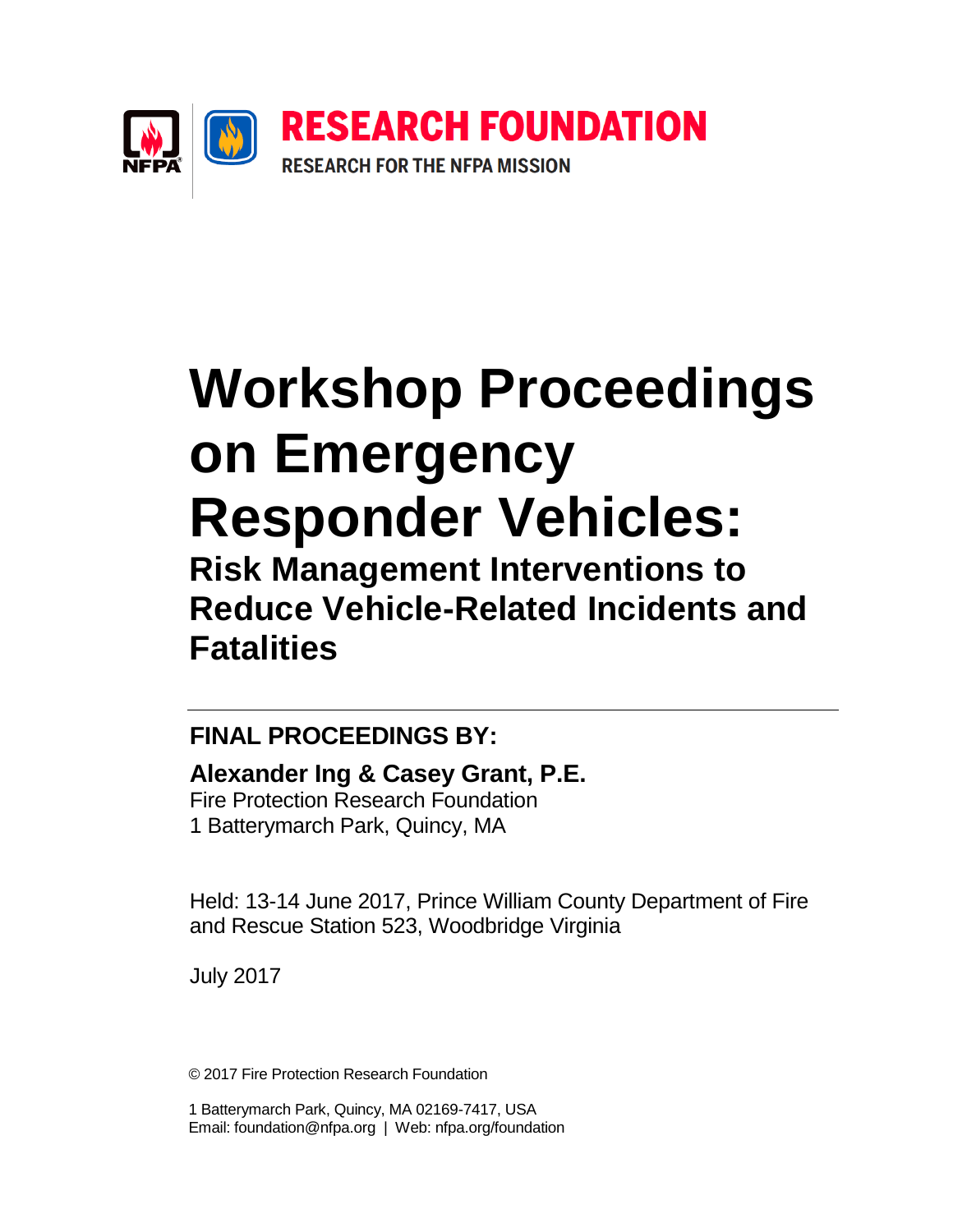This page intentionally blank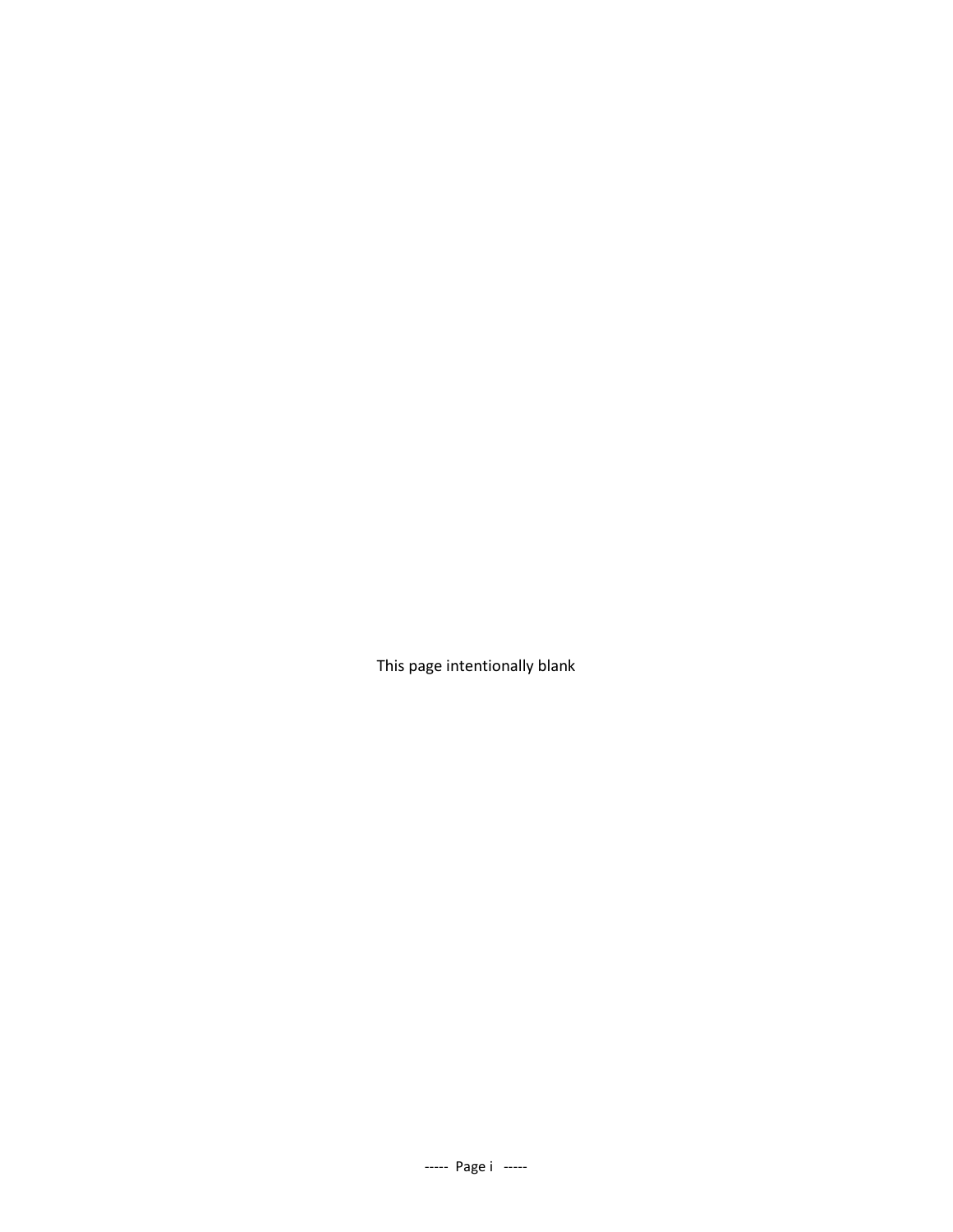### **Executive Summary**

These are the proceedings of the Workshop on Emergency Responder Vehicles for the research project on Risk Management Interventions to Reduce Vehicle-Related Incidents and Fatalities held in Woodbridge, Virginia on 13-14 June 2017.

The purpose of this workshop was to gather feedback from a diverse group of stakeholders for the dissemination and deliverables of this project. Stakeholders that participated included representatives from the fire service, enforcers/AHJs, public educators, researchers, equipment manufacturers, standards developers, and others. The feedback gathered has helped clarify how to conclude the project research and properly disseminate the deliverables of the project in an effective manner. The agenda included a review of previous work, on-going relevant work, discussion on data gaps on this topic, and recommendations for effective dissemination and future research.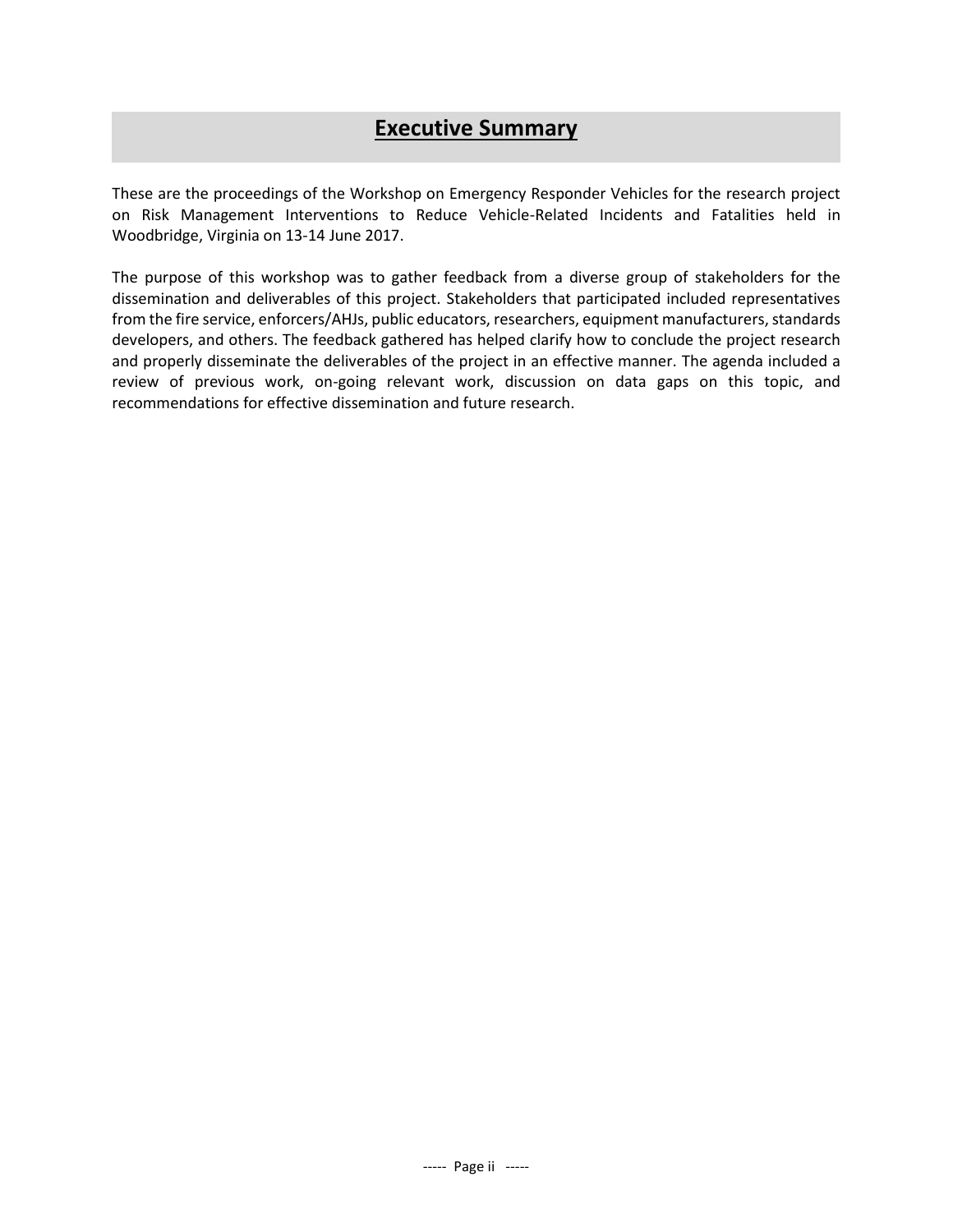# **Acknowledgements**

This workshop and the research project were supported by DHS/FEMA Assistance to Fire Fighter (AFG) Fire Grant:



This workshop summary report has been prepared by Alex Ing and Casey Grant, at the Fire Protection Research Foundation. The information contained herein is based on the input of multiple professionals and subject-matter-experts. While considerable effort has been taken to accurately document this input, the final interpretation of the information contained herein resides with the report authors. The content, opinions and conclusions contained in this report are solely those of the authors and do not necessarily represent the views of the Fire Protection Research Foundation, NFPA, Technical Panel or Sponsors. The Foundation makes no guaranty or warranty as to the accuracy or completeness of any information published herein.

#### **About the Fire Protection Research Foundation**

The [Fire Protection Research Foundation](http://www.nfpa.org/foundation) plans, manages, and communicates research on a broad range of fire safety issues in collaboration with scientists and laboratories around the world. The Foundation is an affiliate of NFPA.



Founded in 1896, NFPA is a global, nonprofit organization devoted to eliminating death, injury, property and economic loss due to fire, electrical and related hazards. The association delivers information and knowledge through more than 300 consensus codes and standards, research, training, education, outreach and advocacy; and by partnering  $\blacksquare$ with others who share an interest in furthering the NFPA mission. All NFPA codes and standards can be



**RESEARCH FOR THE NFPA MISSION** 

[viewed online for free.](http://www.nfpa.org/codes-and-standards/free-access) NFPA's [membership](http://www.nfpa.org/member-access) totals more than 55,000 individuals around the world.

**Keywords:** Risk Management, Fire Apparatus, DHS/FEMA, NFPA 1002, NFPA 1451, NFPA 1901, NFPA 1906, NFPA 1917,

**Report #:** FPRF2017-11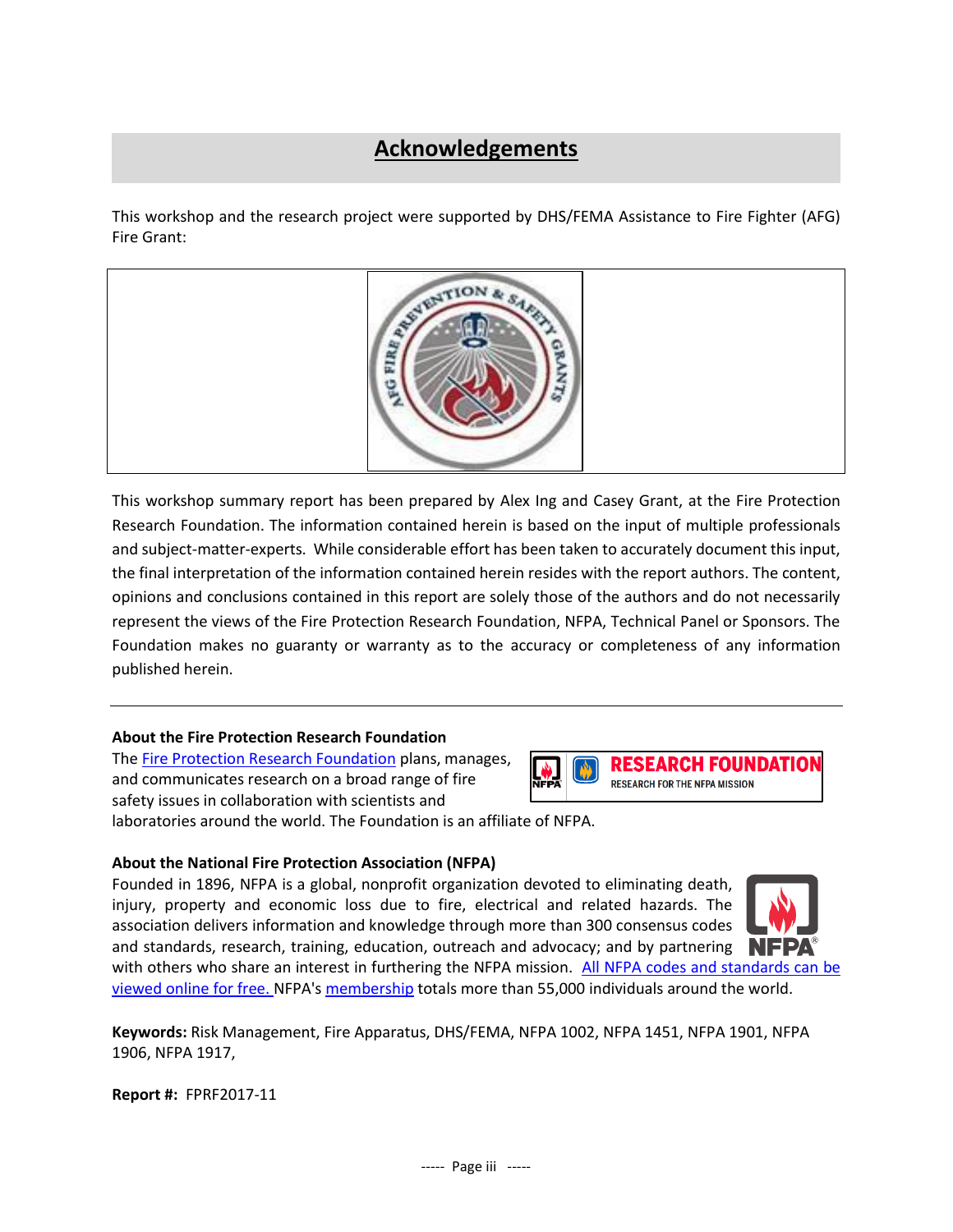# **Table of Contents**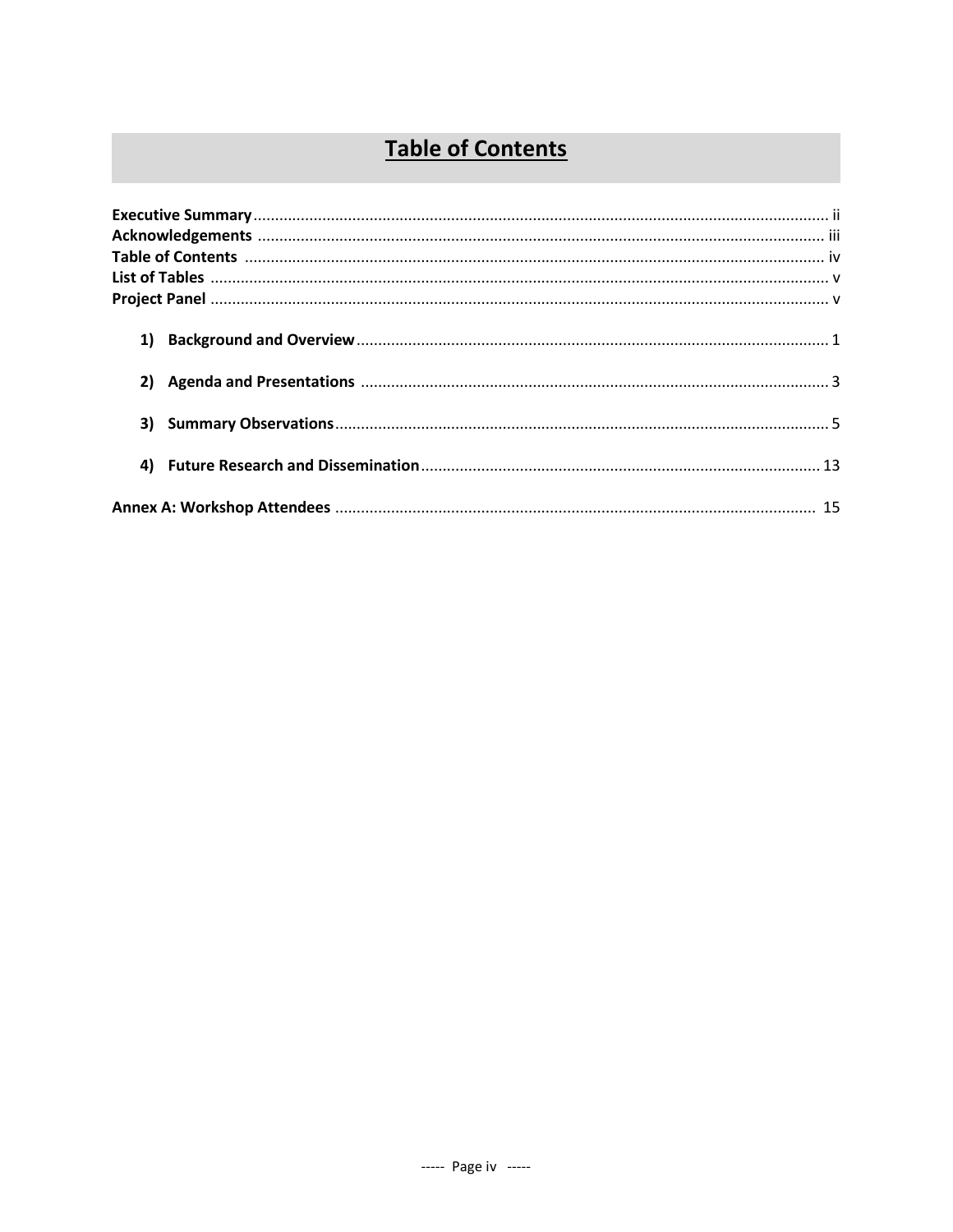## **List of Tables**

|--|--|--|

# **Project Panel**

Stephen Austin, Cumberland Valley Volunteer Fireman's Association (DE)

Jim Brinkley, IAFF (DC)

Wes Chestnut, Spartan Motors and FAMA (Alt to R Lackore) (MI)

Stephen Cook, Birmingham Fire & Rescue (AL)

Tom Hollenstain, State Farm, ATR - Vehicle Research Facility, (IL)

William Jenaway, VFIS Education Training and Consulting (PA)

Maurice Kemp, Metro Chiefs Representative & Miami Fire Rescue Ret. (FL)

J. Roger Lackore, Smeal Fire Apparatus and FAMA (WI)

Paul Moore, NIOSH FFFIPP (WV)

Edward Rice, District of Columbia Fire Department (DC)

Ken Richards, Old Mystic Fire Department (CT)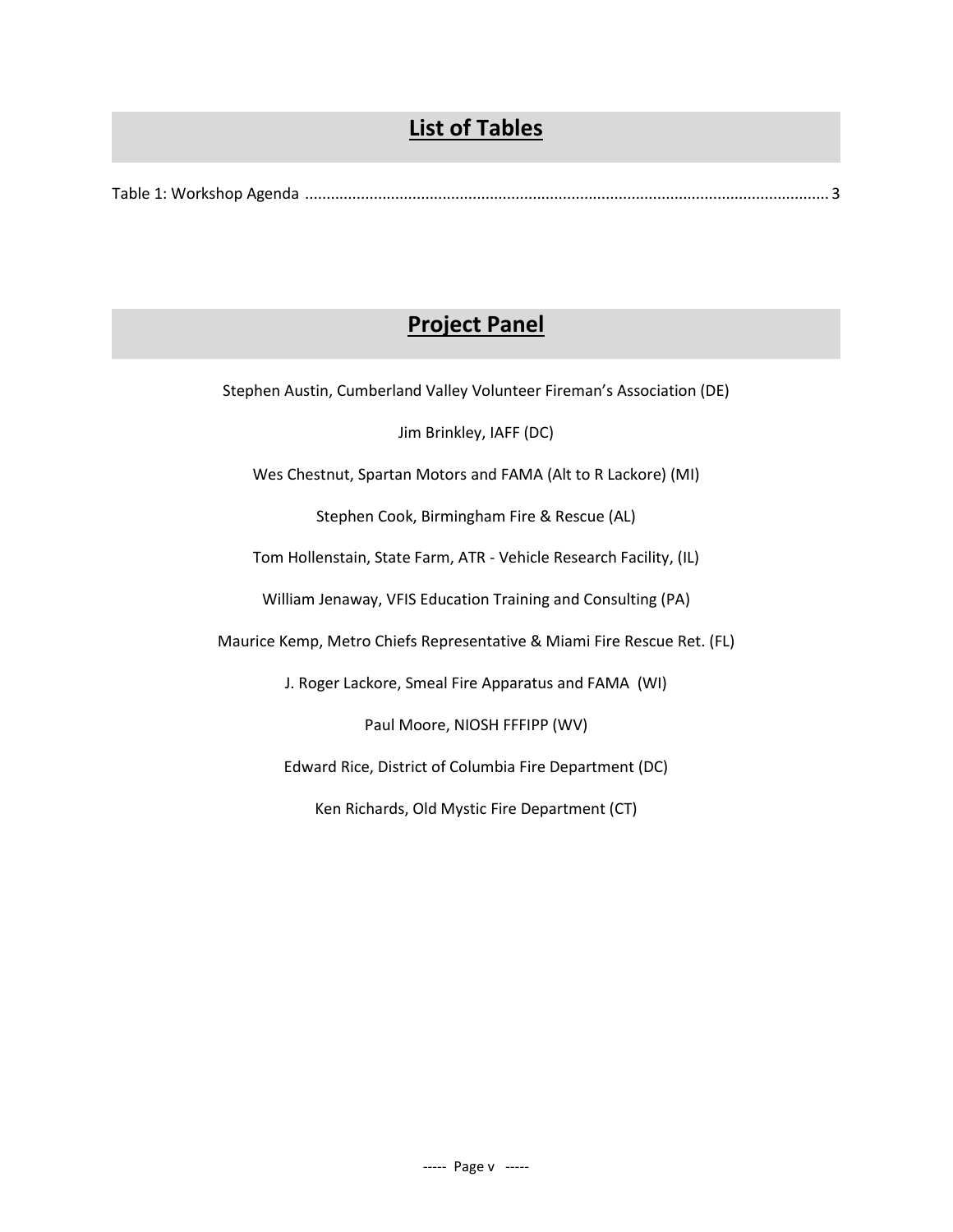## **1) Background and Overview**

Emergency Service Vehicle Incidents (ESVIs) and being struck by vehicles are the second leading cause of U.S. firefighter fatalities, averaging approximately 20 each year. For career, combination, and volunteer fire departments, an average of approximately 16,000 fire fighter ESVIs and over 1,100 associated injuries are reported annually.

This research project is led by University of Arizona (UA) with collaborative support from the Fire Protection Research Foundation. Funding for this project is through a DHS/FEMA Assistance to Fire Fighter (AFG) Fire Grant. The supporting role of the Foundation will be conducted in accordance with section 6 of the Foundation Policies and will be guided by a Project Technical Panel who will provide input to the project, review periodic reports of progress and research results, and review the final project report. This three-year project is scheduled to be completed in July 2017.

The goal of this project is to implement and determine the effectiveness of proactive risk-managementbased training, administrative, and technological interventions to improve vehicle operation and reduce emergency responder vehicle incidents in career, combination, and predominantly volunteer fire departments. This will be accomplished through the following aims:

- i. Evaluate risks and design and implement interventions to reduce ERVIs;
- ii. Measure program effectiveness and economic return; and
- iii. Develop and disseminate model guidance materials for vehicle-related program interventions.

This project will implement a proactive risk management framework to tailor vehicle-related program interventions and test their effectiveness with three fire departments. Interventions will incorporate appropriate use of information from fire apparatus vehicle data recorders (VDRs), and additional interventions will be considered, including but not limited to increasing training, revising protocols for emergency and non-emergency response, and increasing supervisor responsibility for ESVIs.

The effectiveness of the interventions will be assessed using a combination of VDR data and ESVI frequency, process evaluation measures, and economic return on investment. An advisory panel will review the study interventions, assist in evaluation and dissemination of the study results, inform applicable NFPA standards, and guide development of web-based model templates for training, evaluation and vehicle operation-related standard operating procedures (SOPs). Through these proactive risk management-based interventions, this project will seek to improve driving and reduce ESVIs and related firefighter injuries and fatalities.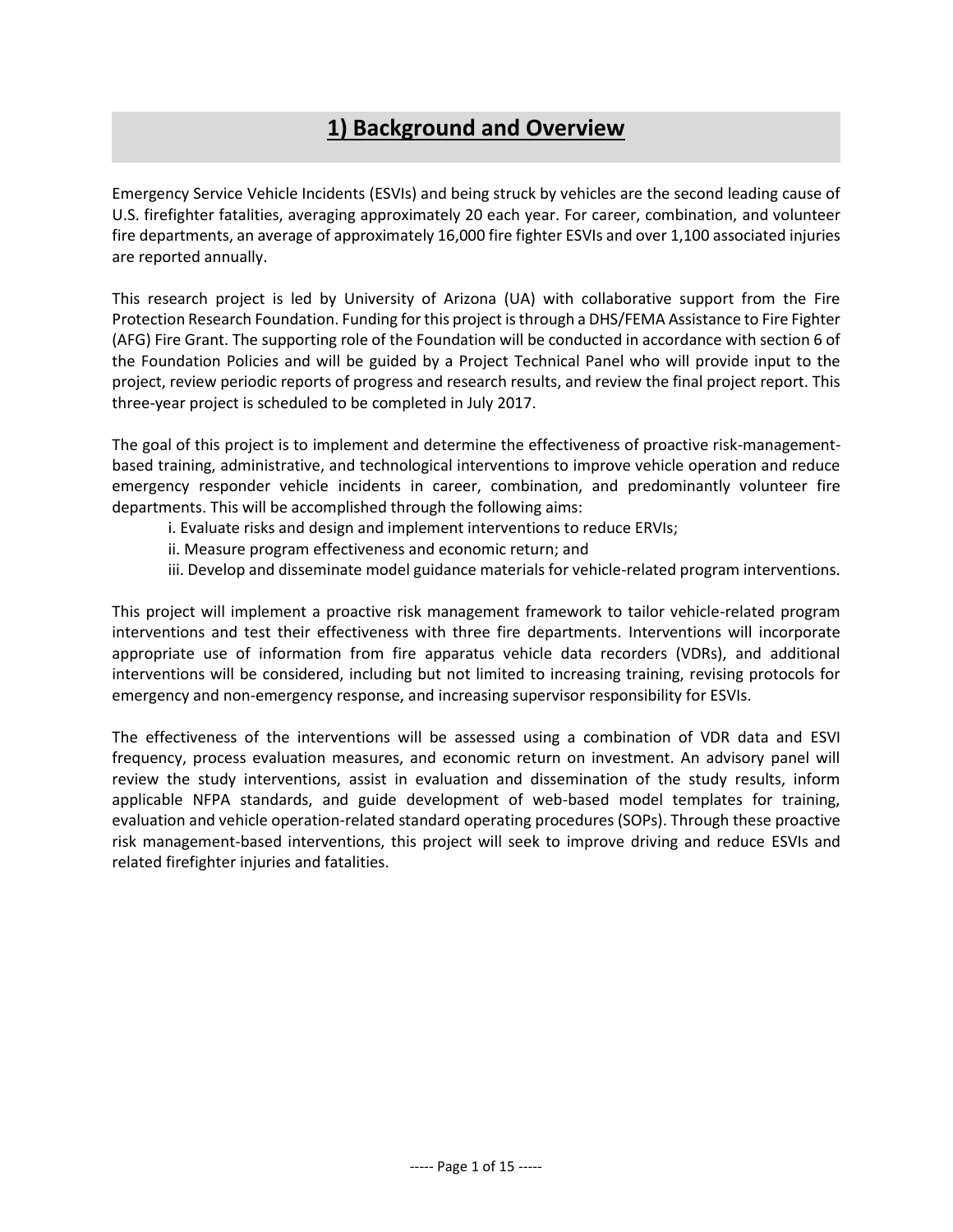This page intentionally blank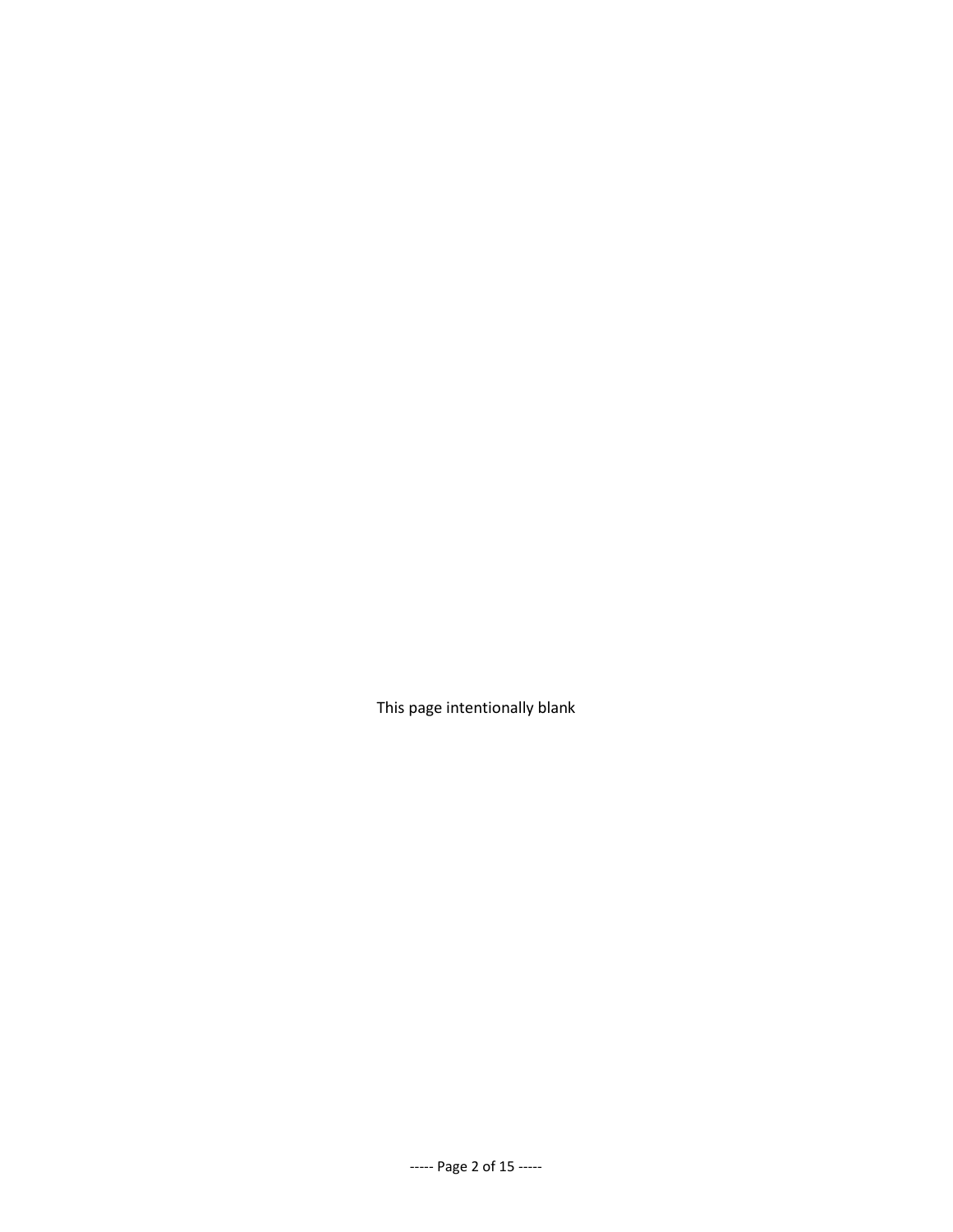# **2) Workshop Agenda**

The agenda for the workshop is illustrated in Table 1: Workshop Agenda. This was structured to provide an overview of previous work, on-going relevant work, data gaps, areas for future work, and recommendations on effective dissemination.

| June 13 <sup>th</sup> |                                                                                                                                                                         |                                                           |  |  |
|-----------------------|-------------------------------------------------------------------------------------------------------------------------------------------------------------------------|-----------------------------------------------------------|--|--|
| Time                  | Session                                                                                                                                                                 | Presenters                                                |  |  |
| 12:00 PM              | Introductions/Lunch                                                                                                                                                     | All                                                       |  |  |
| 1:00 PM               | Session 1: Presentation of Research Findings<br>Risk Management Process and Outcomes<br><b>Pilot Training Program</b><br>Use of Telematics/VDR/Dashboards/Risk<br>Index | <b>Jeff Burgess</b><br><b>Steve Crothers</b><br>David Bui |  |  |
| 2:30 PM               | Session 2: Partner Reports on Risk Management<br>Interventions                                                                                                          |                                                           |  |  |
| 4:00 PM               | Areas/Data for Future Research & Dissemination -<br>Part 1                                                                                                              | Casey Grant<br><b>Jeff Burgess</b>                        |  |  |
| June 14th             |                                                                                                                                                                         |                                                           |  |  |
| 8:00 AM               | Networking/Coffee                                                                                                                                                       | All                                                       |  |  |
| 8:20 AM               | Session 4: Systematic Review of Interventions<br><b>Process</b>                                                                                                         | David Bui                                                 |  |  |
| 8:30 AM               | Presentation of Best Practices/Effective<br>Interventions                                                                                                               | Scott Egan<br><b>Adrian Bevan</b>                         |  |  |
|                       |                                                                                                                                                                         | <b>Steve Crothers</b><br>John Danciart                    |  |  |
| 10:00 AM              | Session 5: NHSTA's Heavy Vehicle Crash Avoidance<br>Research Program                                                                                                    | Alrik Svenson                                             |  |  |
| 10:30 AM              | Areas/Data for Future Research & Dissemination -<br>Part 2                                                                                                              | Casey Grant<br><b>Jeff Burgess</b>                        |  |  |

| Table 1- Workshop Agenda |
|--------------------------|
|--------------------------|

The baseline for this topic was established by the following presentations: first by Jeff Burgess summarizing risk management process and outcomes; second by Steve Crothers on the pilot training program for apparatus he developed and conducted; and third by a presentation on the use of VDR and telematics data. Then three fire department partners provided their reports on their department's risk management interventions, followed by Casey Grant and Jeff Burgess, facilitating discussion on areas/data for future research and dissemination. Day 2 began with an overview of a systematic review of interventions provided by David Bui, followed by two fire officers on their department's best practices and effective interventions. Next, Steve Crothers and John Danciart provided an overview on their department's training programs. Alrik Svenson on the NHSTA's Heavy Vehicle Crash Avoidance Research Program provided an overview of NHTSA's heavy vehicle crash avoidance research program. Finally, Casey Grant and Jeff Burgess facilitated a final discussion on areas/data for future research and dissemination.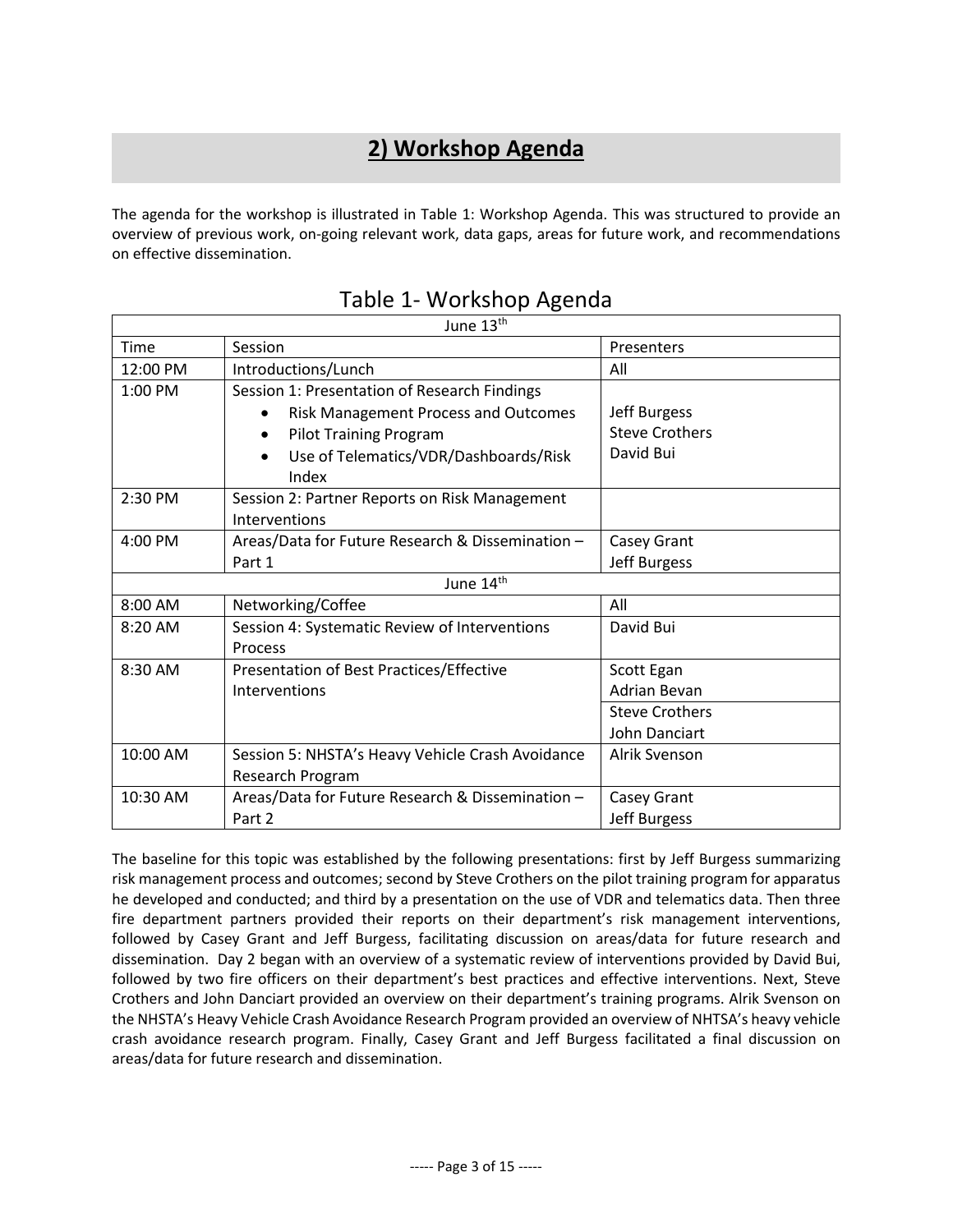This page intentionally blank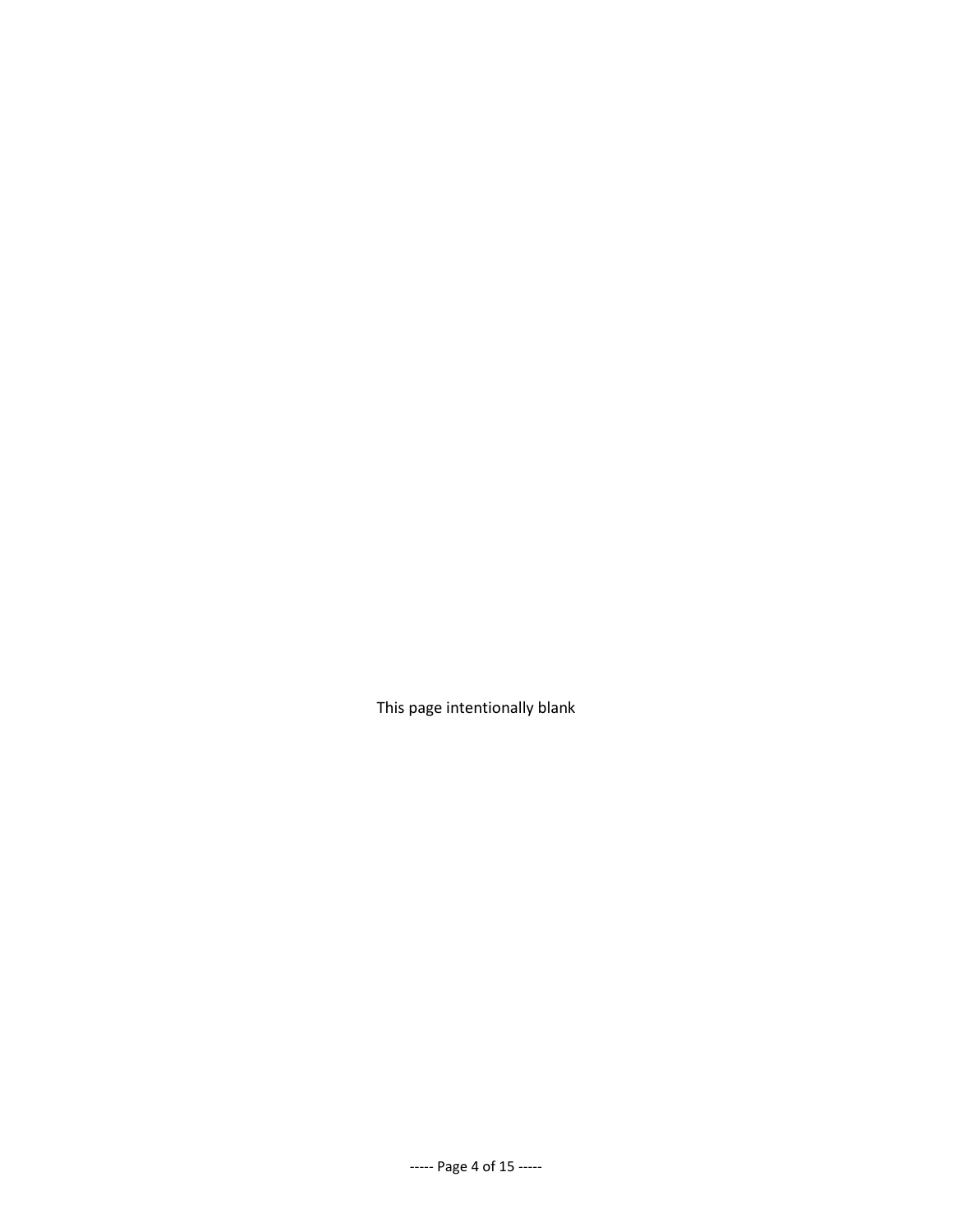# **3) Presentations and Discussions**

#### 3.1) Review of Project Status, Driver Dashboards, and Systematic Overview

The project status and details were reviewed by Jeff Burgess. This was supplemented by David Bui providing an overview of telematics, driver dashboards and a systematic review of interventions to prevent ESVIs. Dr. Burgess opened the meeting with an overview of the project and project aims. He discussed the process and results from the risk management activities completed with the partner fire departments who participated in our study. Risk management (RM) is a proactive process for identifying occupational risks and reducing hazards and unwanted events through an iterative process of scoping hazards, risk assessment, and implementing controls. Dr. Burgess described the process, outputs, outcomes and lessons learned from the application of a proactive RM process to reduce ESVIs in our partner fire departments. He summarized the controls implemented at each department and data on changes to departmental crash rates after the program initiated. Below are the comments and observations of this presentation. The following comments and observations were provided during the discussions with the group:

- We didn't want this information to be used so that it was disciplinary in nature.
- This is translational research and the selected interventions varied by department.
- The Risk Management process is designed to address the unique needs of each department.
- The study only covered motorized apparatus vehicles (e.g. not personal vehicles or helicopters).
- Most crash incidents did not involve injuries.
- Data gathering and assessment of risk reduction is hard for smaller rural departments with no previous incident data.
- It was noted that Line of Duty Deaths (LODD) as a metric is limited because injuries are not effectively captured. Additionally, apparatus loss and civilian deaths are usually not captured in LODD reports.
- For changes to vehicle integrity refer to the Foundations report on powered rescue tools high strength steel

#### 3.2) Pilot Training Program

Steve Crothers of the Seattle Fire Department presented on a Pilot Training Program. Mr. Crothers spoke on the role he played as the training consultant for this FEMA grant project Vehicle Risk Management in Fire Service. He described the training program he developed and provided to other Fire Departments to address their training needs as identified through the risk management process. The following are the comments and observations from the group:

- **Go to [www.TractorDrawnAerial.com](http://www.tractordrawnaerial.com/) for further guidance on this presentation subject matter.**
- What is "driver training"? What are they looking for or at when they say "driver training"?
- Who is training apparatus drivers?
- This program aims to change the understanding for driver training and who trains their drivers.
- Biggest challenge for driver training was access to trucks and space to drive these trucks in real world scenarios.
- Training encompassed when to look in your mirror, when to turn, and how long you look in your mirror.
- Focus was to allow trainees to understand how each apparatus is different.
- The goal of this training was to try and create a culture where it is ok to make mistakes and create a constructive criticism atmosphere.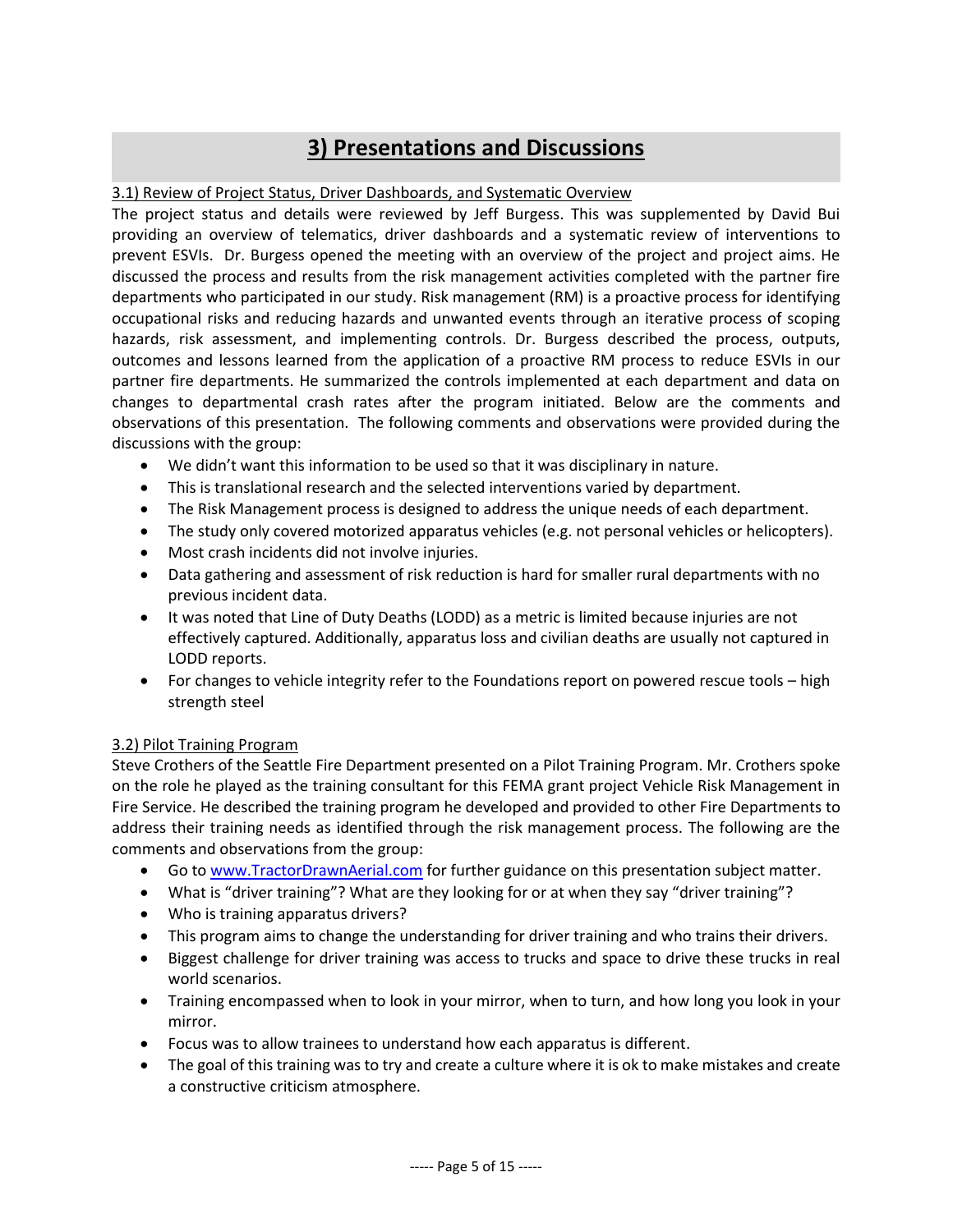- When deciding to purchase a piece of equipment, cause and effect need to be considered. What happens when I buy a specific add-on. Does it increase safety? Does it prevent accidents?
- The pamphlets in new apparatus for training and guidance, you can influence that through FAMA's technical committees.
- The difference between trained and untrained operators can be seen in telematics driving data.

#### 3.3) Use of telematics/VDR/Risk Index

David Bui, of the University of Arizona, presented on the use of telematics, VDR, and risk index for the project. This presentation provided an overview of the telematics data system used in the project to gather driving data from our partner departments. Mr. Bui summarized analysis results showing that harsh braking, speeding and cornering were driving behaviors that were associated with an increased risk of crash among the engines and ambulances. He presented results of a risk index we developed using the telematics data and the validation results showing moderately good sensitivity and specificity. Finally, he discussed potential strategies for translating these research findings into practice. The following comments and observations were provided during discussions with the group:

- VDR data can be difficult to access and analyze.
- Individual driving behaviors can be tracked more easily through telematics.
- Telematics can track where rules are being broken.
- There is a correlation between harsh braking and crashes.
- Harsh Braking is triggered on a g force event of 0.4Gs.
- In civilian drivers, harsh braking was also predictive variable for crashes (see: Progressive Snapshot results).
- The effect of auxiliary braking devices potentially triggering driving rules were not considered.
- We do not have data on whether aggressive downshifting could affect the telematics statistics.
- The data collected from the VDR and telematics was a data dump and not user friendly.
- A more user friendly "report card" to disseminate the data was created. These "report cards" were made available departments, but it is not yet clear as to how the departments will use them.
- The telematics data gathering did not identify individuals, however this could be done with shift logs, or proactively tracked with unique key fobs.

#### 3.4) Partner Reports on Risk Management Interventions- Small Combination Department

A presentation was made by several partner fire departments on their risk management interventions in their departments based on the data this project was gathering. A fire officer from a small combination department discussed the department's experience with the risk management project. He discussed issues that other departments may want to consider when implementing a risk management program. Finally, he reviewed plans at his department to address ongoing emergency service vehicle issues, risks and hazards. The following comments, and observations were provided during discussions with the group:

- Small Combination Department (about 1000 calls a year).
- They used VDR data to confirm what was already known about driving behaviors at the department and to try and discover unknowns.
- The department was focused on collecting data on seatbelts, non-emergency speeding and emergency speeding.
- Use of telematics and VDR to prevent accidents is no different in a small department, and is just as important as in a large department. There is also scalability for small, medium, and large departments. The reason why larger departments have more accidents is because of frequency of activity rather than different risk.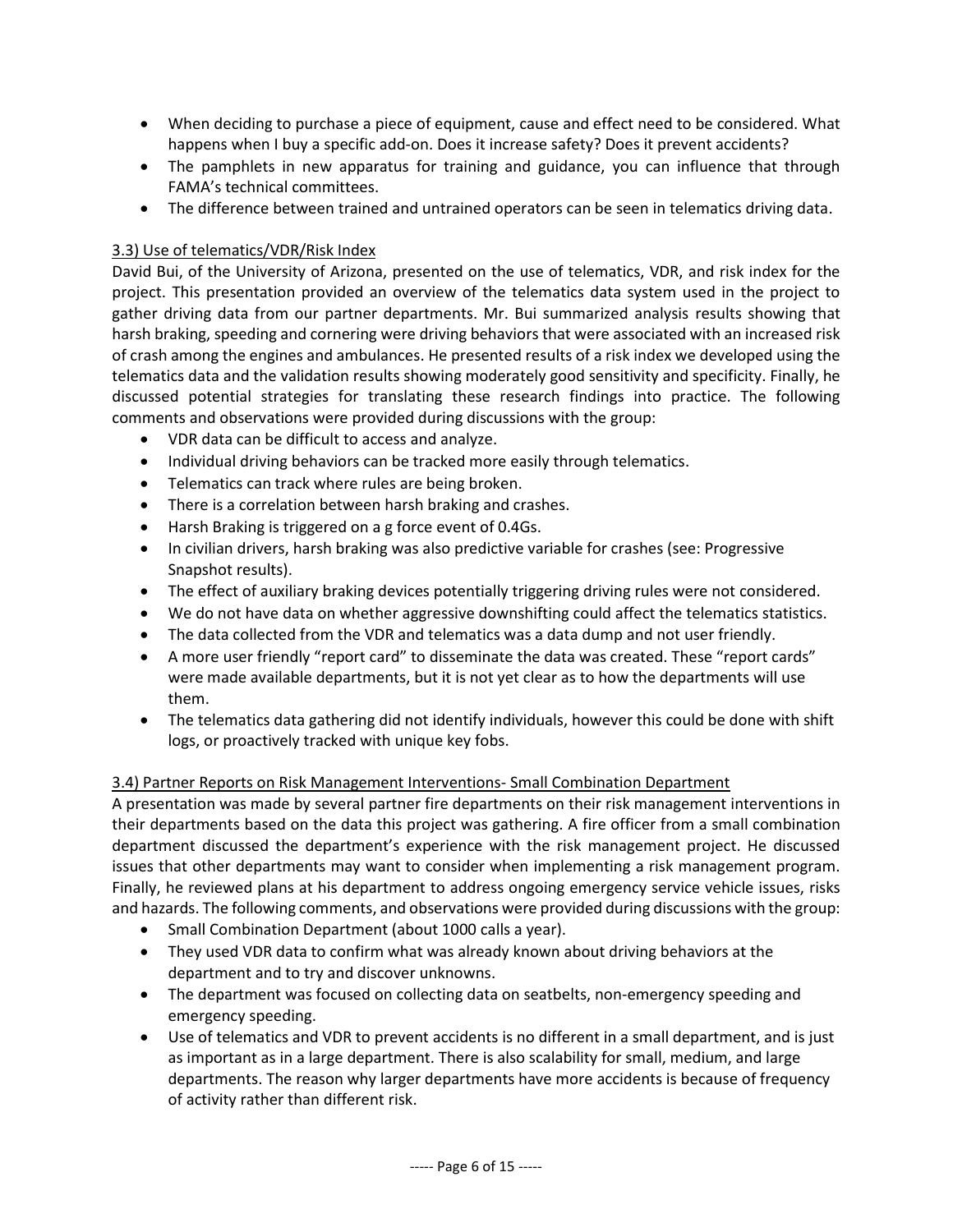- Reducing the response code can still be efficient in responding to emergencies but also managing risk more efficiently e.g. instead of tankers driving faster, you get more tankers.
- Volunteers can get nervous about being recorded.
- Getting smaller vehicles that still fit the need can sometimes improve the driver handling and reduce incidents.

#### 3.5) Partner Reports on Risk Management Interventions – Medium Size Combination Department

A fire officer from a medium size combination department (50,000 calls per year) discussed the number of hours the department has put into the program, and where the department intends to go from here regarding using the data. He discussed plans for addressing speeding, addressing training issues, seatbelt issues, and adding additional units to fleet to capture more data. The following comments, and observations were provided during discussions with the group:

- Combination Department (Hybrid) they have volunteer and county apparatus.
- VDRs are all on county owned apparatus, this means that it does not capture the habits of the volunteer firefighter drivers.
- There are no set drivers (i.e. 4-5 Drivers in one shift).
- Through telematics, the department noticed that seatbelt compliance was an issue, and the department policy has a zero-tolerance policy for non-compliance with the seatbelt policy. However just firing people based off this data would not help fix the problem so the task was to make the data be more tangible, so they shared the data with the firefighters and it went down for a little bit.
- Union and Health and Safety officers are in step and working with each other to create an effective program that increases safety and meets the needs of the Union.
- The department is fast growing with large numbers of new members with limited driving experience.
- Trying to disseminate the VDR data in a non-punitive way that is still constructive is the challenge.
- Making sure the leadership understands the whole process and knows how to constructively fix behaviors and attitudes is important.
- The Chief isn't going to fix it individually, it is up to the line leadership to help fix the problem.
- So far, they have been focused on gathering data rather than implementing interventions.

#### 3.6) Partner Reports on Risk Management Interventions – Large Career Urban Department

A fire officer from a large career urban department provided an overview of the risk management process undertaken at his fire department. He discussed the risks and priorities identified by risk assessment and the interventions implemented to address high risk priorities. He presented some data on crashes and outline lessons learned and recommendations for other departments. The following comments, and observations were provided during discussions with the group:

- Department is focused on developing and implementing new and sustainable strategies.
- This department had a high rate of backup accidents and standard operating procedure was not working, so the department added back up cameras on different ambulances. It worked and the feedback is positive.
- The cameras don't change the standard operating procedure of the department but did change in protocol and change how accidents were classified.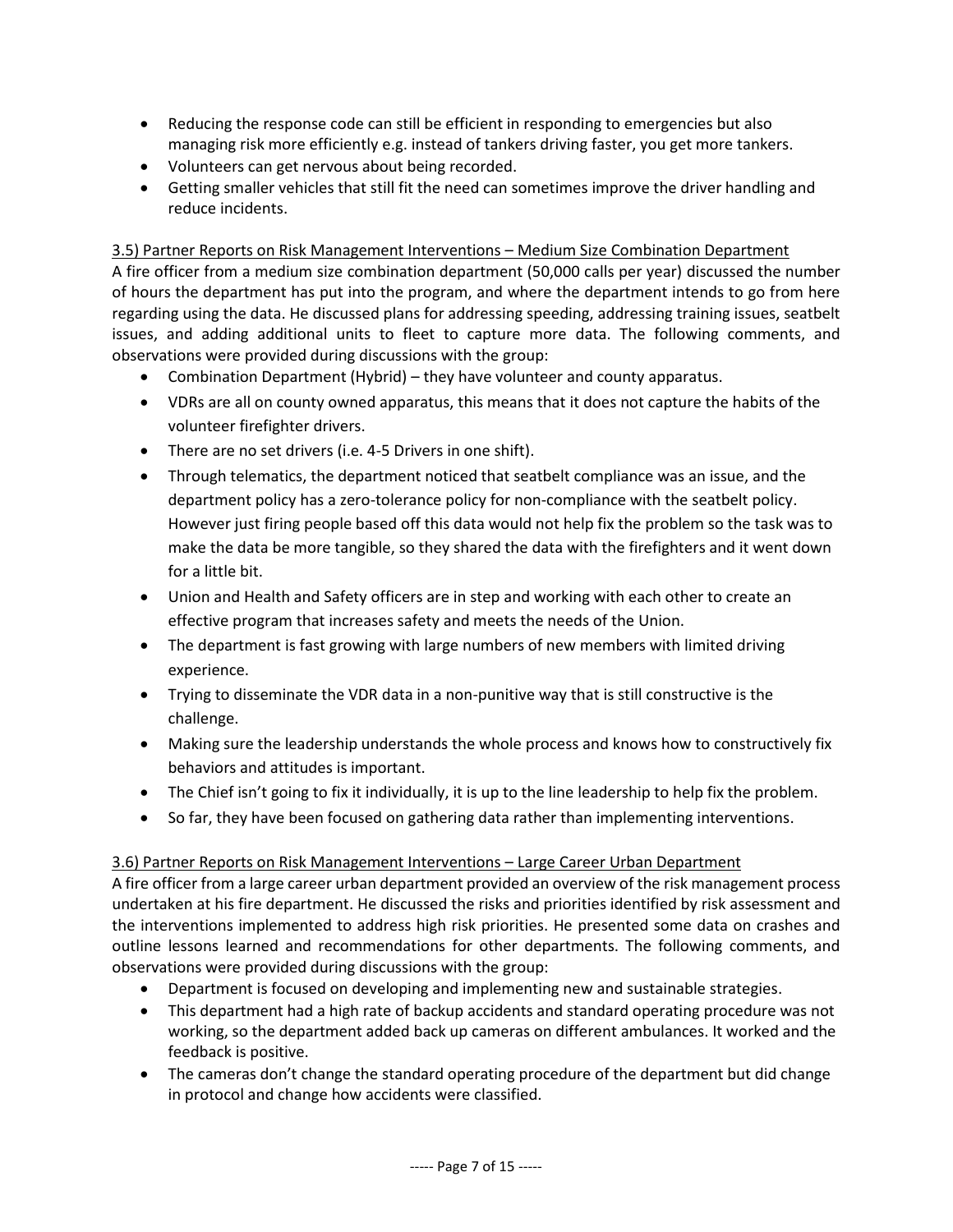- VDR data tracked seatbelts, speeding, braking, backing up, emergency, and non-emergency runs for this department.
- The plan was to provide full telematics data to the union but not to city administration. Labor was filtering and reviewing the telematics data so that data driven actions were training focused and not punitive.
- How do you prevent it from getting subpoenaed? Data could always be accessed however, now there is data collection when there is no event (e.g. accident) and this data is more easily accessed and user friendly.
- Is there a cost tradeoff for installing cameras/equipment? That's up to the department. Not only physical damage a factor in these accidents but also, but also loss of man hours, investigations, etc.
- Remedial training frequency was increased for those involved in accidents.

#### 3.7) Partner Reports on Risk Management Interventions – Large Career Suburban Department

A fire officer from a large career suburban department presented on his department's experience with the risk management project and discusses lessons learned and best practices for other departments. He also shared experiences working with and using telematics systems and data. The following comments, and observations were provided during discussions with the group:

- Before the study, driver training wasn't a big focus at this department and a holistic driver training program was needed.
- Finding the space to conduct driver trainings was a challenge.
- VDR audible alarms were not active in their system at first, however the department recently turned on the audible alarms to see if the warnings make a difference.
- Real time audible alarms in the trucks and real time notification is a big deal and allows for immediate correction of the problem.
- Targeted solutions by handing out the assessments to the drivers.
- The department looked at non-emergency speeding vs. speeding, as those were the two highest rule exception areas.
- The exception for speeding triggers at over 5 mph over the posted speed limit and tracks for the entire time the apparatus is going over 5 mph.
- The department has a policy to not exceed the speed limit in any capacity (even in emergency).
- The biggest risk to the responders should not be on the way to the call.
- There is concern over who can access this data legally.
- In terms of risk management, the person who is suing you is not the person drowning-- it is the person who got hit by the fire apparatus on the way.
- Legal concerns need to be addressed on the department level before incidents happen so clear actions can be taken.
- How to disseminate this data is the big question as it is already in use and it can be accessed, but how are people held accountable and how can it be used in a preventable manner.
- How are these policies enforceable? How specific or how broad are they? The policies need to be realistic and relevant, and need to match with the broader vehicle code.
- The department is young and policy changes were made to change behavior.
- There are some false alarms for the VDR systems (e.g. harsh cornering would trigger upon hitting a storm drain).
- Firefighters need to train on all different types of apparatus as they might be responsible for driving different apparatuses. Each apparatus has different challenges to driving (e.g. turn radius).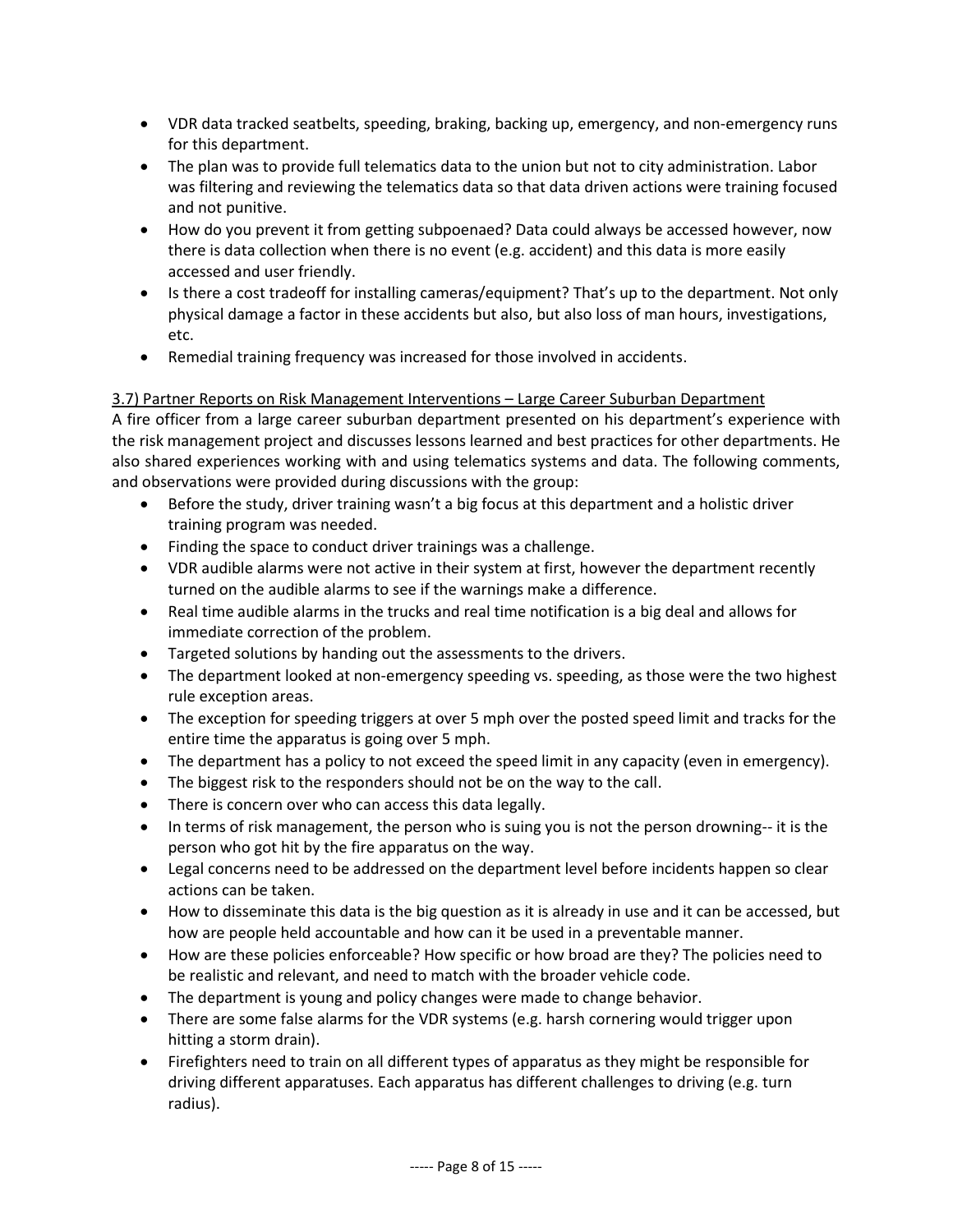This department provides 4 hours of training per operator.

#### **Day 2:**

#### 3.9) Systematic review of interventions process

David Bui provided an overview of the process and results from a mixed-methods systematic review to collate and synthesize the recent research literature on interventions and controls used in the emergency services to prevent and reduce emergency service vehicle crashes. The review process included a literature search and key informant interviews with fire department representatives. The following comments, questions, and observations were provided during discussions with the group:

- The idea was to get a menu of interventions and back them up with literature/research.
- The review focused on three intervention categories: Education/Training, Engineering, and Enforcement/Policy.
- We also conducted key-informant interviews following an interview protocol and then asked for outcome data.
- Does DriveCam reduce crashes or the cost of the crash (e.g. cost of legal defense, liability)?
- The use of DriveCam was associated with a reduction in large liability claims at Orange County Fire Rescue.
- The training programs by Seattle Fire Department and Sacramento Fire Department were shown to be effective by reducing preventable crashes.
- A risk management program at London Fire Brigade was found to be effective in reducing crashes.

#### 3.10) Risk Management Programs – Large Urban International Department

The Director of Health and Safety from a large urban department located outside of the US provided an overview of risk management processes commonly adopted in their country, in the identification and management of all hazards that present a risk to the health or safety of staff. Primary focus was on interventions used to prevent emergency vehicle crashes in their department. The following comments, and observations were provided during discussions with the group:

- This department has 5,500 Staff, 3000 emergency response drivers, and 150 appliances.
- The risk management data included home fires safety visits (non-emergency journeys but still in apparatus).
- In this department, the driver of the vehicle is responsible for driving actions taken and the driver must be able to prove the employer was negligent (e.g., inadequate training provided).
- This department wanted to collect data and manage risk in three areas: 1) reversing maneuvers, 2) blue light journeys, and 3) on-station events.
- Every firefighter is an emergency responder driver for this department and thus every firefighter should be a trained driver.
- Every reversing maneuver incident is now reviewed and action taken.
- This department runs an emergency response driver training, an 8-day course of just driving. This course also includes an assessed blue light journey in the city and on a training course.
- Support vehicles for this department are not allowed to exceed speed limits on emergency response.
- A driver license database is also maintained for this department to ensure firefighters held valid licenses to drive (to monitor civilian infractions as well).
- Implemented a road traffic safety management system according to ISO 39001.

#### 3.11) DriveCam Program – Large Suburban Department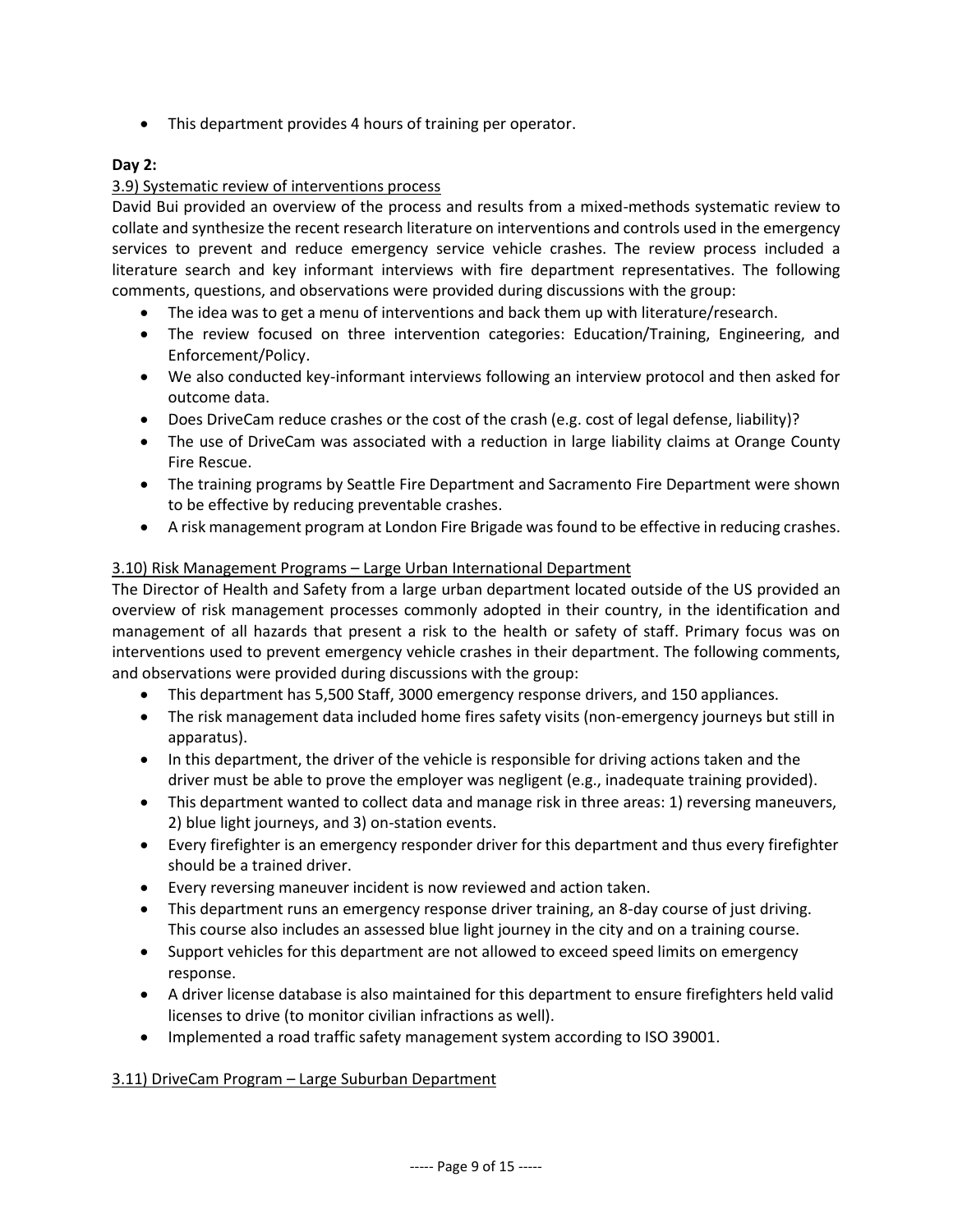A fire officer from a large suburban department presented an overview of their DriveCam program from both the viewpoint of Labor and Management. From management's perspective, he discussed the results of the program over the last nine years. From labor's perspective, he discussed the lessons learned, the pros and cons of DriveCam, and offered suggestions to facilitate a successful implementation and sustaining of a department wide DriveCam program. The following comments, and observations were provided during discussions with the group:

- 41 Fire stations, 1246 employees, and 286 vehicles with 261 DriveCam units.
- An event triggers the camera, and it captures it. Cannot remote in (i.e. through wireless) and doesn't capture all the time.
- The DriveCam info sent to DriveCam (company), then they send it to you if it meets your department's criteria for a driving event to be monitored.
- This department started immediately issuing disciplinary violations based on the information from DriveCam.
- Originally the violations were driving related (e.g due regard, stop signs, right turns, siren use), then citations started being issued for wrong uniform, not clean shaven, women not having their hair up.
- The DriveCam system save money as it reduces large claims, however accident rate did not go down.
- The department now gets money for accidents it would not have pursed previously and does not have to pay out as much money before as DriveCams provide the evidence that they did not have before.
- Union buy-in needs to happen early and must support the implementation for all. Implementation must start for the top and there must be training on the official use of the cameras before installation.
- Determination of the exact parameters for how the system will be used and its intended use as well as its limitations.
- Cameras only show one limited view point and does not exactly tell the whole story.
- For subscription based services who owns the video data and who can release it?
- DriveCam data is public record now.

#### 3.12) Seattle Driver Training Program

Steve Crothers discussed the hands-on driver training program used by the Seattle Fire Department. He founded the tiller operator training program for the Seattle Fire Department, and he has served in the department's Training Division as the Driver Training Officer. He was the lead on developing the "Raleigh/Seattle Accident Prevention" video. He created TractorDrawnAerial.com to share his passion for and knowledge of aerial apparatus. Mr. Crothers' expertise has been sought out by tractor drawn aerial manufacturers which has resulted in major design changes. Mr. Crothers has extensive professional knowledge in the field of design, development, and delivery of training curricula and has been providing training for many years around the U.S. and Canada. The following comments, and observations were provided during discussions with the group:

- This department provides 16 hours of classroom and driving course training.
- Before implementing driver training, training must be defined and goals and objectives must be set.
- The department created a standard operating procedure and set of instructions for the backing officer to help reduce backing incidents.
- The department's training program took the drivers out, driving first and teaching, then drive again to test it.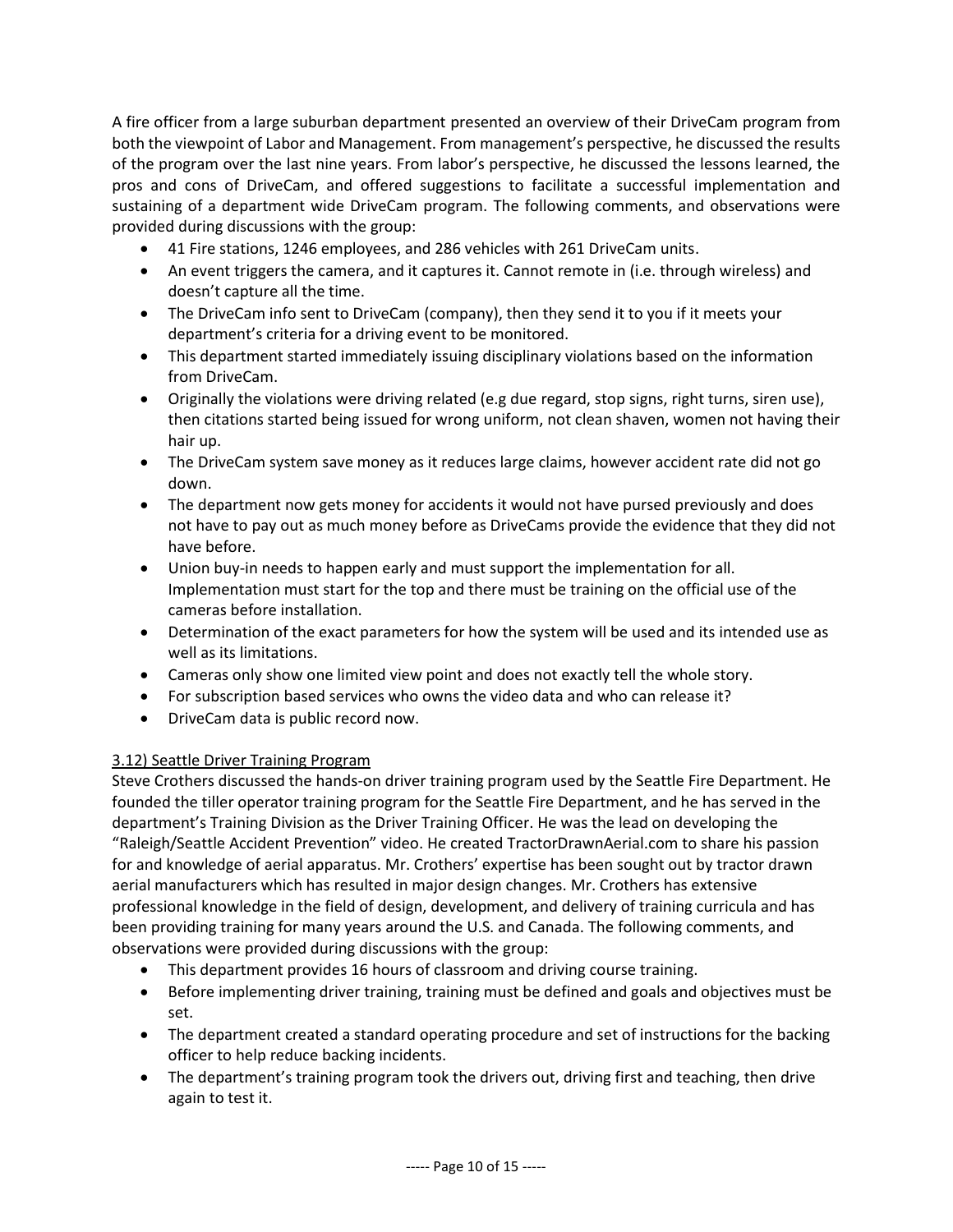- To try and increase the number of trained drivers, previously trained drivers where used to try and convince their coworkers to take these training courses.
- Plans to study the use of VDR data: recruit 10 drivers and track them in 3 phases: 1) track their normal habits, 2) then give them specific driver training, then 3) track them after training. The goal was then to try and give the drivers the ability to track themselves and to see their data for the day, in real time and try to improve.
- **Current technology does not do this 3<sup>rd</sup> phase well but the goal is to connect with a** manufacturer to try and meet this need.

#### 3.13) Sacramento EVOC Program

John Danciart showed a brief history of his department's training program and how it started. He discussed how they start their employees' driver training, starting from their time as a recruit through the completion of probation, and then discussed what they do as an organization to combat the loss of perishable driving skills. He discussed the collision frequency rate statistics and how their department reviews our collisions. The following comments, and observations were provided during discussions with the group:

- This department has 60 apparatus and 25 stations.
- The facility they use conducts joint training with the police.
- The cost of the facility to operate is 1.7 Million through the county's risk management department, and in part works through cost sharing and salary augmentation.
- Full time Crew POST Training police training course.
- 52 hours total (24 hours of training as a recruit, 28 hours of trainings on probation)
- 24 hours of total training time is one-on-one training.
- Training is focused on understanding vehicle dynamic.
- It was noted response time goes up if you slow down and proper vehicle handling is followed.
- 8-hour medical ride along.
- Commentary Drive is used as part of training (trainee commentates during 4 hour drive)
- All driving skills are perishable and renewing is necessary.
- The department's driver trainers respond to every collision and hold all new equipment orientations, etc.

#### 3.14) NHTSA's Heavy Vehicle Crash Avoidance Research Program

Alrik Svenson is a Research Engineer and Program Manager in the Office of Vehicle Crash Avoidance & Electronic Controls Research at the National Highway Traffic Safety Administration

(NHTSA). Mr. Svenson manages research programs in support of agency rulemaking initiatives in the areas of crash avoidance and tires for both passenger vehicles and heavy trucks. He leads all heavy vehicle research programs at NHTSA including the Commercial Vehicle V2V Communications for Safety Program. This presentation covered an overview of crash avoidance research on heavy vehicles (vehicles with a GVWR of 10,000 lbs. or greater) being conducted by NHTSA. It includes current research on collision avoidance systems such as automatic emergency braking (AEB), lane departure warning (LDW), and Vehicle-to-Vehicle communications (V2V) for safety. Also, research on human factors and cybersecurity issues were covered. The following comments and observations were provided during discussions with the group:

- Mr. Svenson leads Heavy-Vehicle Crash Avoidance Research at NHTSA. The research includes:
	- o Forward collision warning and automatic emergency braking.
	- o V2V commercial vehicle side.
	- o 150 class 8 tractor trailers.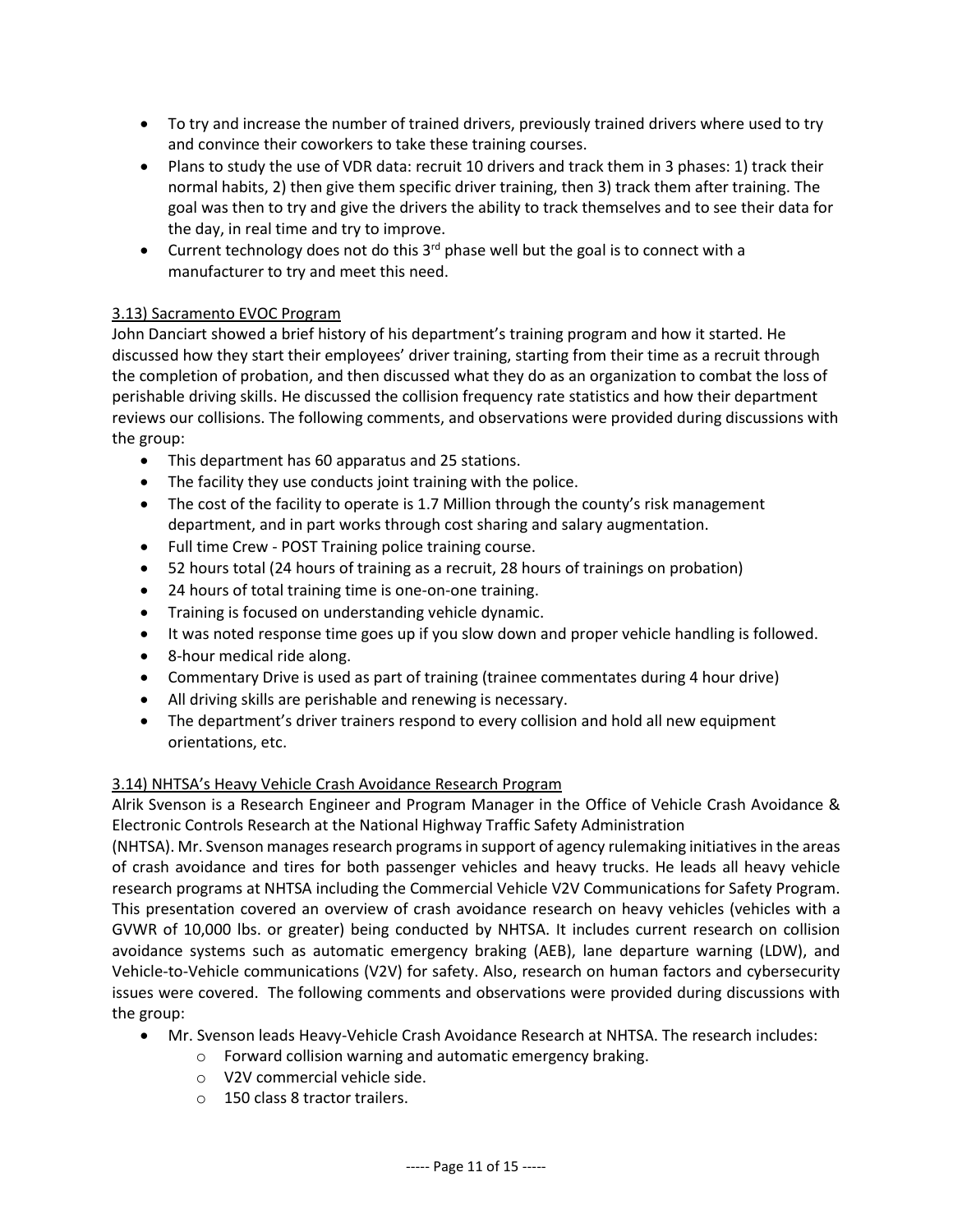- o Impact Alerts.
- o Stopped Object Alert etc.
- Connected Vehicles Program can improve fire apparatus safety.
- 80% of accidents can be addressed/prevented by V2V communications.
- Dedicated short range communication (DSRC) is used in V2V technology.
- These devices are an aid to drivers and not a nuisance.
- To see existing programs visit: [www.nhtsa.gov](http://www.nhtsa.gov/) and www.regulations.gov.
- FAMA has a member who does Emergency Vehicle to device/traffic notification.
- Intelgen connected vehicles, ITS project.
- There is a critical threshold at which V2V gains critical effectiveness; Mr. Svenson suggested this threshold was very low and current test sites show that limited implementation of V2V technology on a subset of heavy vehicles was effective in reducing incidents.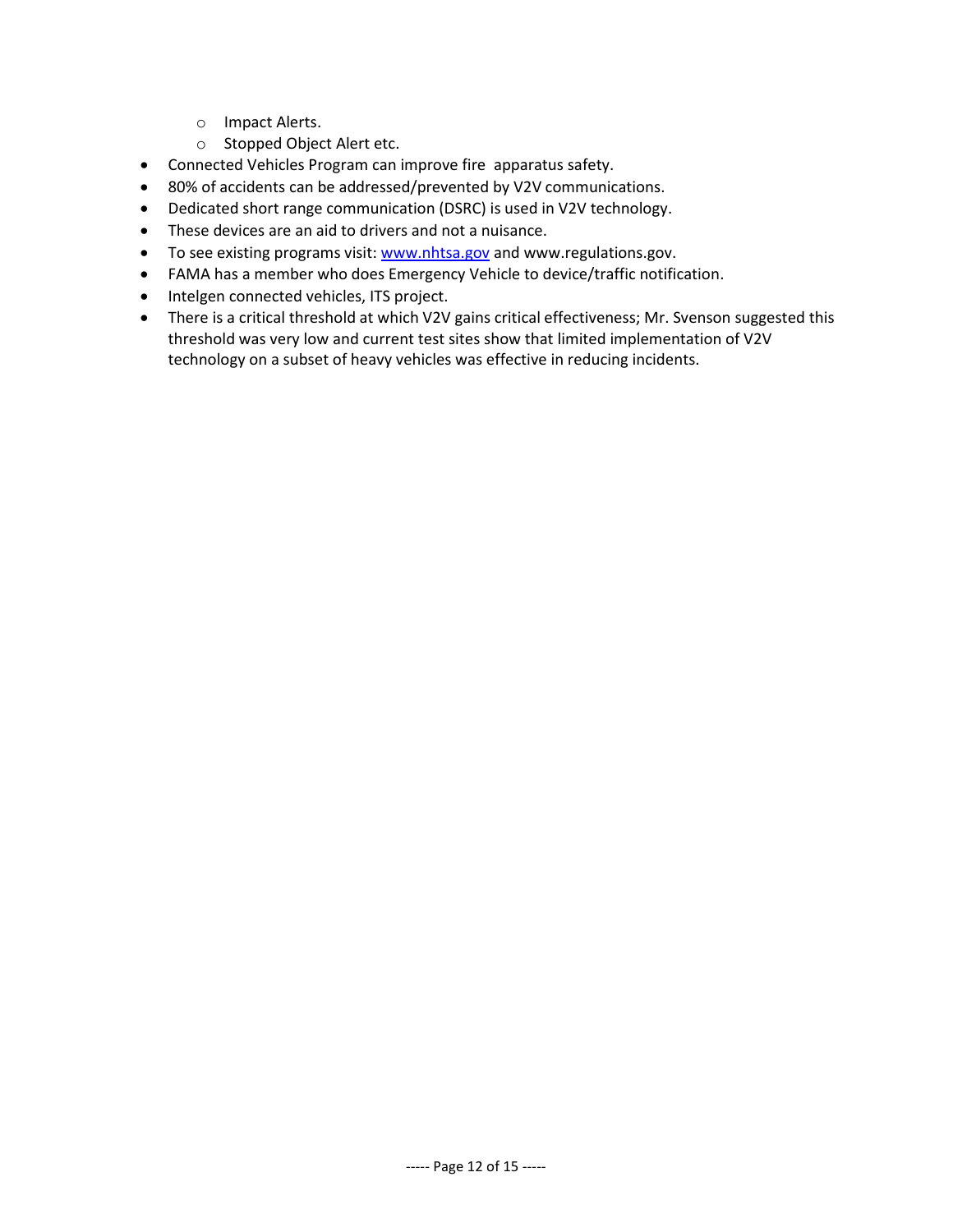# **4) Future Research and Dissemination**

#### 4.1) Areas/data for future research & dissemination

Casey Grant and Jeff Burgess led a discussion on areas for future research, research needs, and plans for dissemination. Dissemination plans include posting the Workshop Proceedings and making them openly available, presenting this information to the relevant NFPA Technical Committees and membership sections; and facilitating presentations on this work at fire service events. Comments, questions and observations from this discussion are below:

- For the Opticom System only the first truck has the control of the light which can be hazardous when two apparatus are approaching the same light.
- Vehicle to Vehicle (V2V) communication in civilian vehicles is coming very soon.
- Now that a lawyer can pull the last 6 months of an operators driving data and look at his driving history, does it become policy to destroy the data? Can this data be used to legally show a bad driving record not related to an incident? Is that legal? How do we get ahead of the curve?
- How do autonomous vehicles interact with fire apparatus, and how will we determine their interaction for the future?
- How will autonomous vehicles understand non-written rules of the road and general courtesies (i.e. Pittsburg Left)?
- The NFPA standards do not have to be prescriptive and could be suggestive for the usage of VDR (e.g., include as annex material, which in NFPA standards are advisory in nature rather than mandatory requirements).
- Use of these data needs to be corrective and instructional in nature rather than disciplinary to develop people and protect the operator.
- NFPA 1451 can take this information and run it through the committee to determine the best way to make this corrective and instructional.
- Statistics on training crashes in the community (e.g. during training rides) is also needed.
- Big Data can be used to convince the departments and the government to fund some of this study and training.
- If a risk management approach is taken, what are the formula, case studies, and methodology that are needed?
- The more hands off the data collection is the better it is (easier to collect the data as there are less intermediate steps).
- Can a national data base be created to determine who gets struck by apparatus, to determine who gets struck and how often?
- Which parameters should be transmitted from the VDR to get more useful data? Lateral G force is needed.
- Data accessibility and seamless wireless data access that the community can use is huge.
- Reporting back through dashboards is needed to help operators evaluate their driving.
- Can GPS positions be used to narrow down what you are searching for and why you are searching?
- How do you send out a consistent message about the importance of this safe driving to change behavior and culture?
- Leadership needs to communicate and help keep driver training current and sustainable and consistent at all levels.
- Will there be creation of a risk management concepts tree?
- There needs to be a data use agreement between administration and union.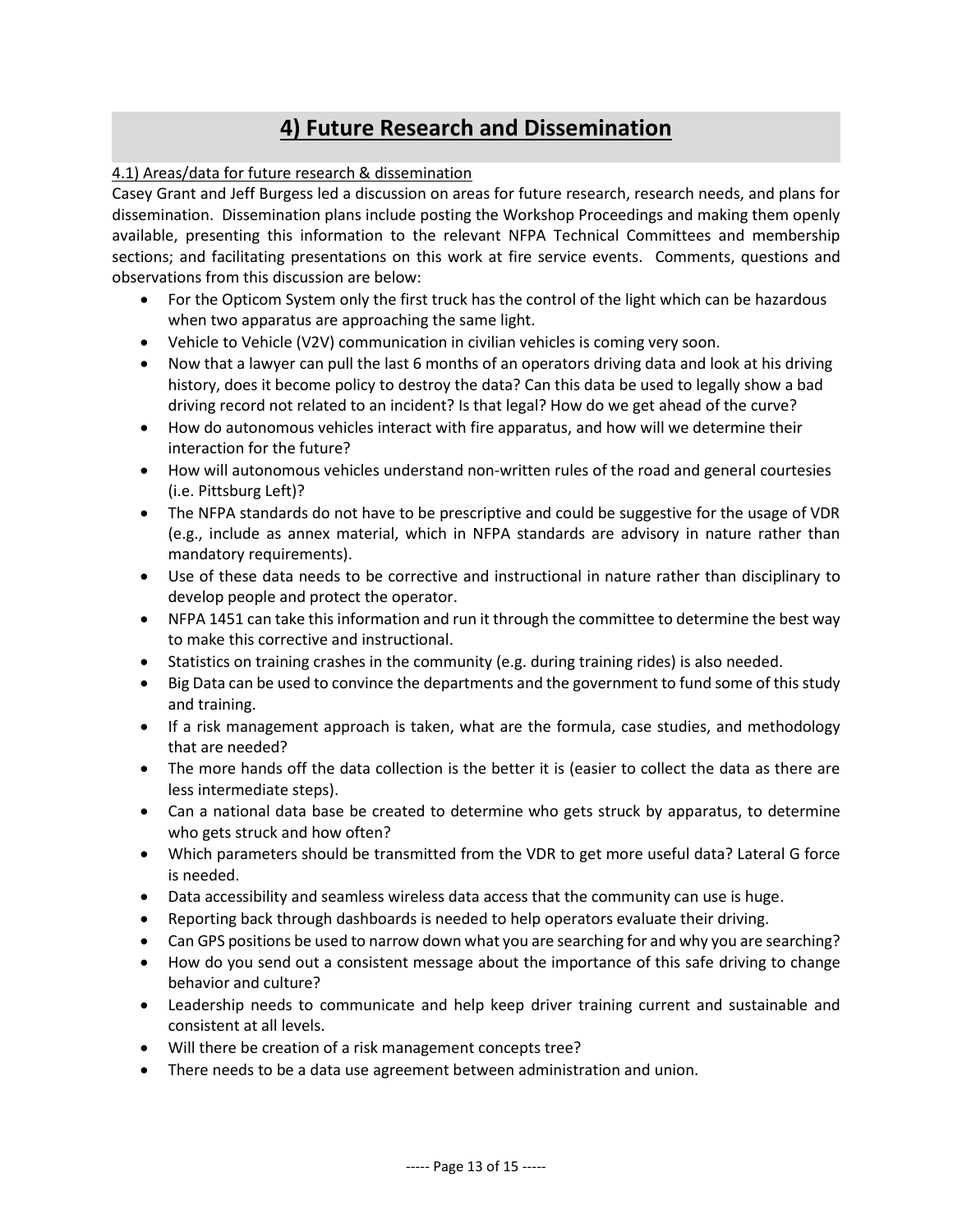- Economic analysis also needs to be conducted to identify cost-effective interventions.
- Executive officer development training and training at all levels are necessary to create safe drivers.
- Operator professional qualifications need to be clarified and there also needs to be a certificate or authentication for trained drivers.
- There are generational issues when it comes to cultural development and evolution.
- What are the challenges for operators reacting to distracted drivers and other drivers in general?